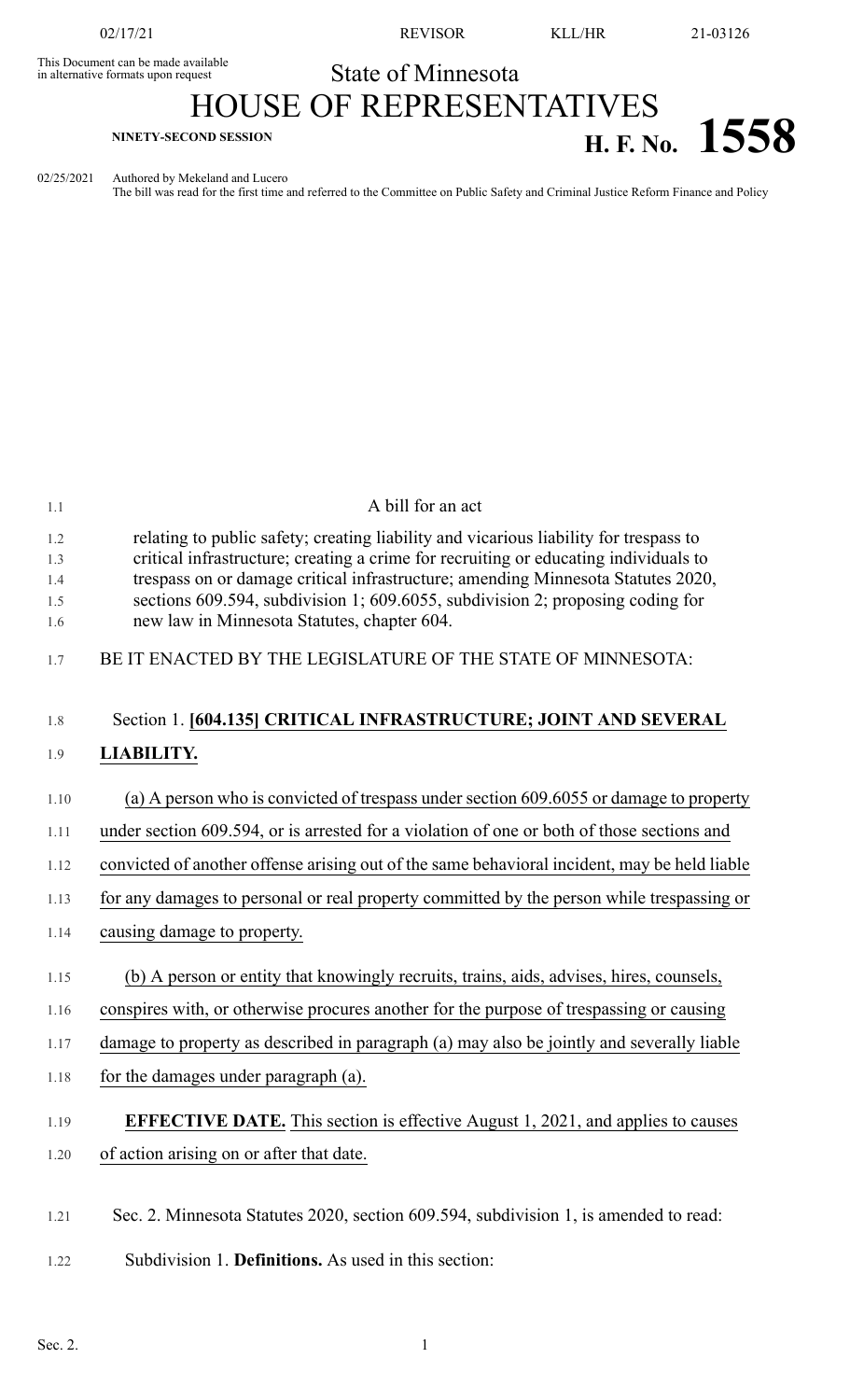2.1 (1) "critical public service facility" includes railroad yards and stations, bus stations, 2.2 airports, and other mass transit facilities; oil refineries; storage areas or facilities for hazardous 2.3 materials, hazardous substances, or hazardous wastes; and bridges; community solar gardens; 2.4 and solar energy generating systems; 2.5 (2) "pipeline" has the meaning given in section 609.6055, subdivision 1; and 2.6 (3) "utility" includes: (i) any organization defined as a utility in section 216C.06, 2.7 subdivision 18; (ii) any telecommunications carrier or telephone company regulated under 2.8 chapter 237; and (iii) any local utility or enterprise formed for the purpose of providing 2.9 electrical or gas heating and power, telephone, water, sewage, wastewater, or other related 2.10 utility service, which is owned, controlled, or regulated by a town, a statutory or home rule 2.11 charter city, a county, a port development authority, the Metropolitan Council, a district 2.12 heating authority, a regional commission or other regional government unit, or a combination 2.13 of these governmental units.; 2.14 (4) "community solar garden" means a solar energy generating system that is governed 2.15 by the provisions of section 216B.1641; and

## 2.16 (5) "solar energy generating system" has the meaning given in section 216E.01.

2.17 **EFFECTIVE DATE.** This section is effective August 1, 2021.

2.18 Sec. 3. Minnesota Statutes 2020, section 609.6055, subdivision 2, is amended to read:

2.19 Subd. 2. **Prohibited conduct; penalty.** (a) Whoever enters or is found upon property 2.20 containing a critical public service facility, utility, or pipeline, without claim of right or 2.21 consent of one who has the right to give consent to be on the property, is guilty of a gross 2.22 misdemeanor, if:

2.23 (1) the person refuses to depart from the property on the demand of one who has the 2.24 right to give consent;

2.25 (2) within the past six months, the person had been told by one who had the right to give 2.26 consent to leave the property and not to return, unless a person with the right to give consent 2.27 has given the person permission to return; or

2.28 (3) the property is posted.

2.29 (b) Whoever enters an underground structure that (1) contains a utility line or pipeline 2.30 and (2) is not open to the public for pedestrian use, without claim of right or consent of one 2.31 who has the right to give consent to be in the underground structure, is guilty of a gross